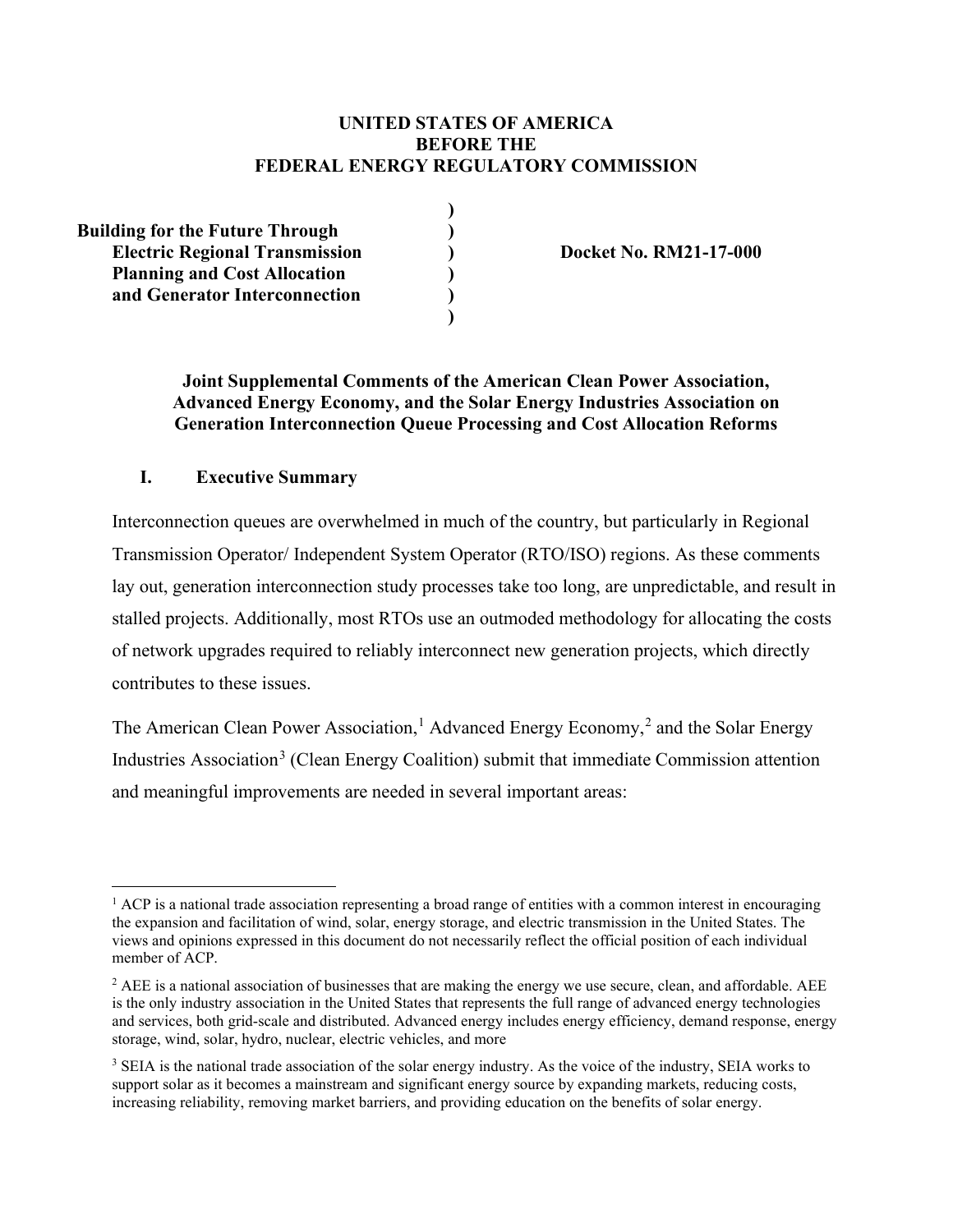- Ensuring the predictable timing and certainty of upgrade costs for generator interconnection studies;
- Bringing consistency and predictable timing and certainty to affected system studies;
- Reforming interconnection queues to ensure that projects can advance based upon a clear readiness framework; and
- Ensuring a just and reasonable cost allocation methodology for required network upgrades.

Importantly, most of the queue-related reforms identified here have already been adopted in some regions of the country and have been approved by the Commission as just and reasonable. Implementing these proposals in other regions with significant queue delays would be consistent with existing Commission policy. [4](#page-1-0)

The Commission's 2021 Advanced Notice of Proposed Rulemaking (ANOPR) in Docket No. RM21-17 posed key questions in multiple areas of transmission planning, transmission cost allocation, and generator interconnection. While these issues are all extraordinarily important, the Commission should consider the sequencing of rulemakings to implement reforms in these areas. Exploding network upgrade costs plague generator interconnection processes today, leading to project withdrawals and restudies which bog down already-delayed study processes. The root cause of these costs is short-sighted (or, in some instances, a lack of) planning for the future resource mix, but several near-term reforms would measurably improve interconnection processes while the Commission develops a comprehensive transmission rule. The Commission should not allow interconnection queue logjams to continue to grow worse, or delay remedial action pending resolution of the full range of issues presented in the ANOPR proceeding.

<span id="page-1-0"></span><sup>4</sup> The signing organizations submit that the interconnection issues identified in this document are not equally problematic in all parts of the country. For example, much of the southeast region, including Georgia, Alabama, Mississippi, and Florida, does not experience significant backlogs associated with interconnection requests. Instead, the typical timeline is less than one year (albeit with a smaller volume of interconnection requests than in some other regions). Accordingly, while the Clean Energy Coalition recommends that the identified reforms should be adopted on a *pro forma* basis, Transmission Providers should also have the opportunity to demonstrate that current practices are equally as effective or superior to *pro forma* changes.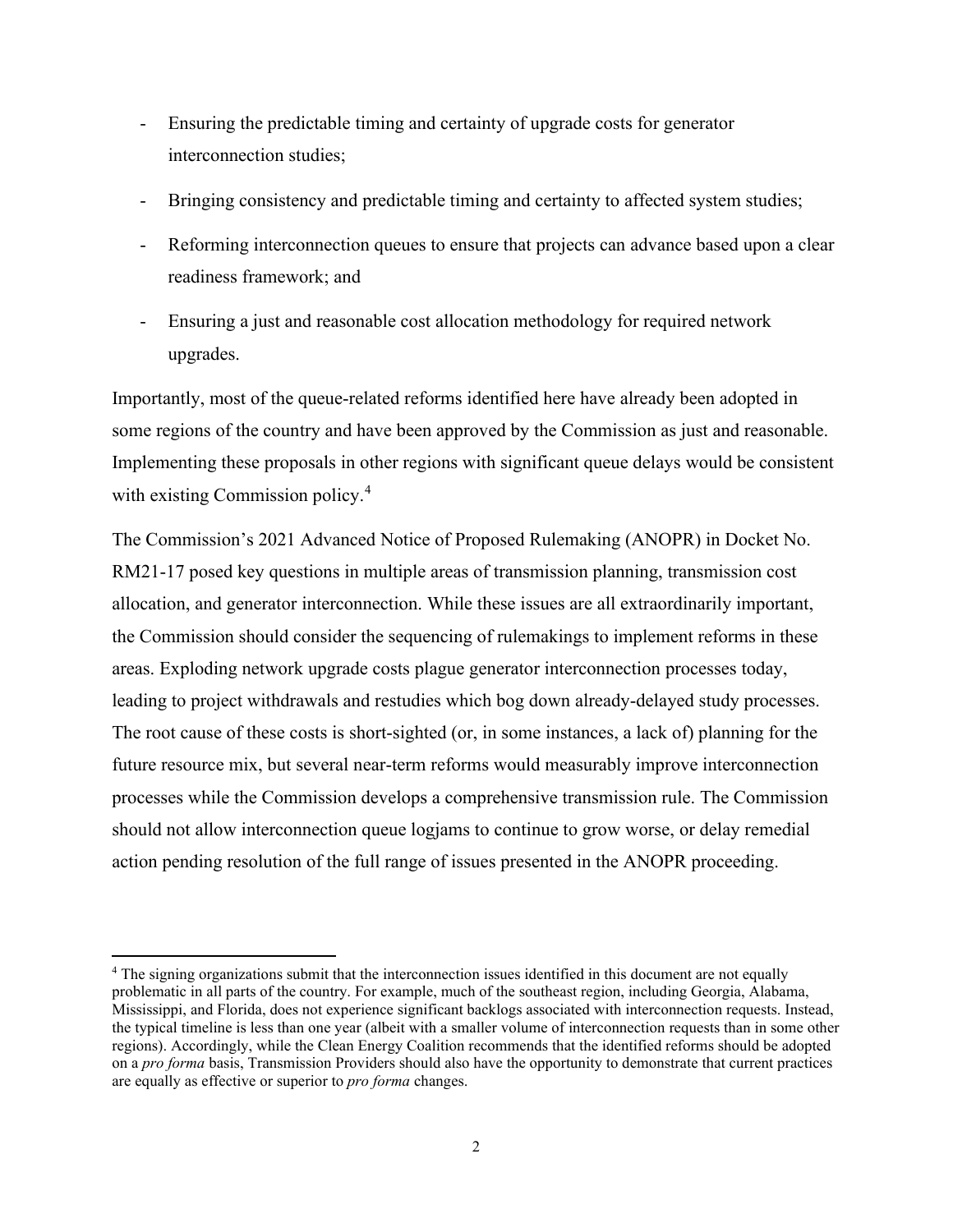The Clean Energy Coalition recommends that the Commission take *immediate* steps to fix the acute procedural deficiencies and network upgrade funding problems plaguing the current interconnection process in many regions by initiating an accelerated, stand-alone interconnection rulemaking. As explained below, the record in the ANOPR docket reflects broad support for reform of these areas. The Clean Energy Coalition recognizes that there are several interconnection proceedings underway across the country.<sup>[5](#page-2-0)</sup> The reforms proposed below would not disrupt the stakeholder processes underway and could enhance the reforms currently being discussed.

The Commission should also continue to move forward with improvements to regional planning, cost allocation and the intersection of the interconnection and transmission planning process. These can and should be addressed in a transmission planning and cost allocation Notice of Proposed Rulemaking. The reforms proposed below would not disrupt the stakeholder processes underway and could enhance the reforms currently being discussed.

## **II. Key Problems and Recommendations**

### **1. Generation Interconnection Studies**

**Problem**: Generation interconnection studies have become a significant roadblock to the development of new generation throughout the country, and in RTO/ISO regions in particular. With study timeframes approaching four to five years in some cases,<sup>[6](#page-2-1)</sup> generation developers are forced to play a long waiting game with millions of dollars in security, in which the rules of the game are completely uncertain with respect to costs and schedule. The high volume of new interconnection requests also contributes to the delays in the study process shown in the Order No. 845 metric reports.<sup>[7](#page-2-2)</sup> With the number of projects in queues large (and ever-increasing), it is

<span id="page-2-0"></span><sup>5</sup> *See* Southwest Power Pool, Inc., Revisions to Modify Generator Interconnection Procedures to Mitigate Backlog, Docket No. ER22-253 (Oct. 29, 2021); *see* PJM Interconnection, L.L.C., Interconnection Process Reform Task Force, [https://www.pjm.com/committees-and-groups/task-forces/iprtf;](https://www.pjm.com/committees-and-groups/task-forces/iprtf) *see* Midcontinent Indep. Sys. Op., Inc., Interconnection Process Working Group, [https://www.misoenergy.org/stakeholder](https://www.misoenergy.org/stakeholder-engagement/committees/interconnection-process-working-group/)[engagement/committees/interconnection-process-working-group/.](https://www.misoenergy.org/stakeholder-engagement/committees/interconnection-process-working-group/)

<span id="page-2-1"></span><sup>6</sup> PJM Interconnection, L.L.C., Order Nos. 845 and 845A Interconnection Study Performance Metrics Informational Report, Docket No. ER19-1958 (Aug. 16, 2021).

<span id="page-2-2"></span><sup>7</sup> *See* PJM Interconnection, L.L.C., Order Nos. 845 and 845A Interconnection Study Performance Metrics Informational Report at 6, Docket No. ER19-1958 (Aug. 16, 2021); *see also* Southwest Power Pool, Revisions to Modify Generator Interconnection Procedures to Mitigate Backlog, at 7, Docket No. ER22-253 (Oct. 29, 2021).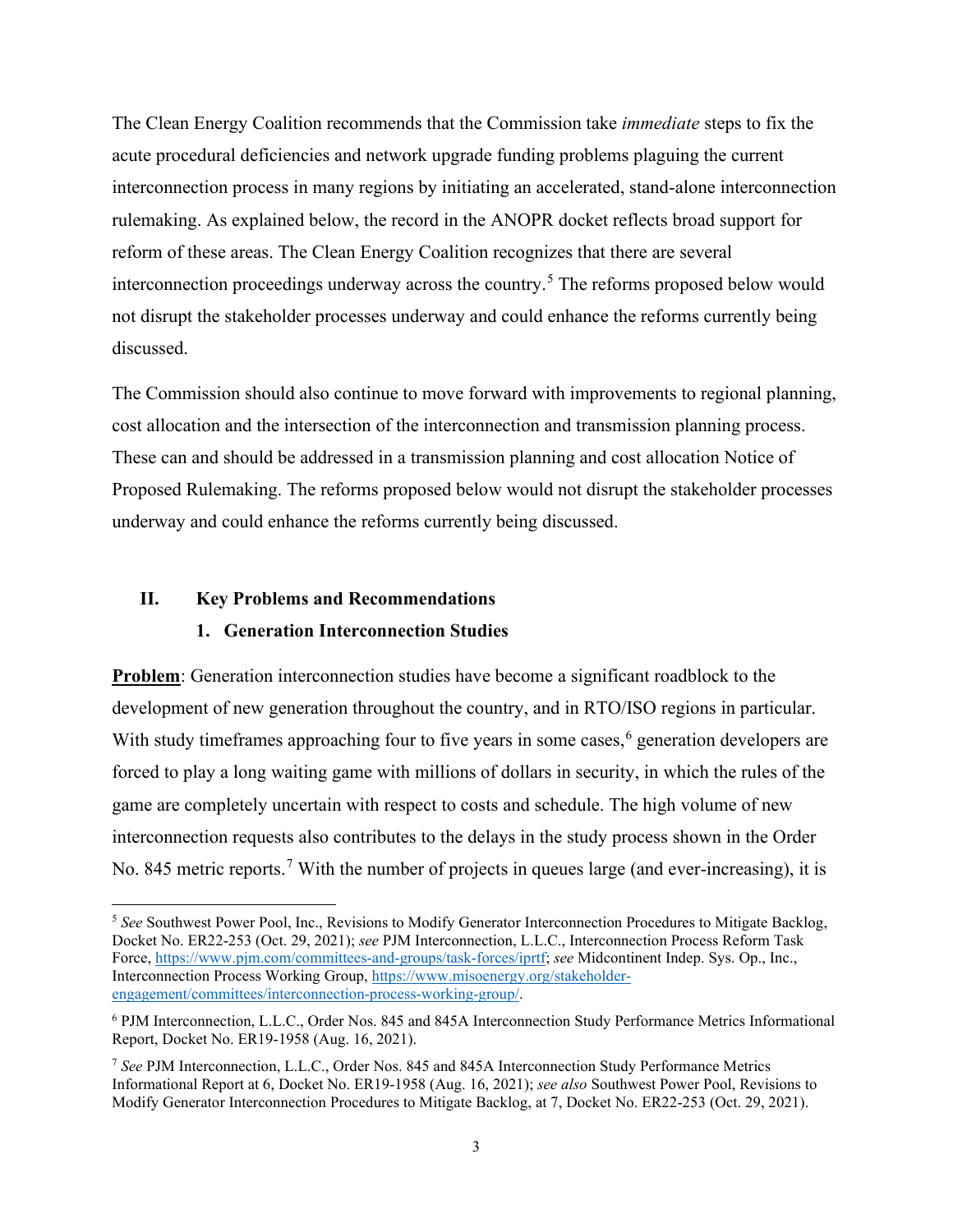inevitable that many withdraw, resulting in time-consuming restudies, which in turn lead to further cascading withdrawals.<sup>[8](#page-3-0)</sup>

Inadequate regional transmission expansion as well as inconsistent system dispatch assumptions also contribute to uncertain interconnection queue timelines and costs. As interconnection queue volumes increase, the amount of available transmission capacity is decreasing. The lack of transmission system capacity manifests in outsized network upgrade costs, which are often born entirely by the interconnection customer(s).  $9$  SPP's recently published 2017-002 study cycle has network upgrade costs of over \$8 billion for approximately 22,500 MW of installed generation capacity.<sup>[10](#page-3-2)</sup> The uncertainty and size of the network upgrade costs can affect the economics of an entire project.<sup>[11](#page-3-3)</sup> A failure to plan transmission systems, along with the perverse incentives to over-rely on participant funded network upgrades, creates a cycle that leads to project withdrawals.

Generation developers also suffer from information asymmetry with respect to project siting. Project developers do not know how costly networks upgrades will be until they are far along in the interconnection process—so to obtain this information, projects need to enter the interconnection queue.<sup>[12](#page-3-4)</sup> Generation developers have no choice but to go through the interconnection study process to obtain the cost and schedule for interconnecting new generation, but the process should not take as long as it presently does. Improving certainty on the costs of network upgrades will reduce the need for exploratory interconnection requests.

Interconnection studies also often use an extraordinarily low threshold for determining whether an interconnection customer is responsible for new network upgrades. Because of this low

<span id="page-3-0"></span><sup>8</sup> PJM Interconnection, L.L.C., Order Nos. 845 and 845A Interconnection Study Performance Metrics Informational Report at 6, Docket No. ER19-1958 (Aug. 16, 2021); *see also* Southwest Power Pool, Revisions to Modify Generator Interconnection Procedures to Mitigate Backlog, at 7, Docket No. ER22-253 (Oct. 29, 2021); Midcontinent Independent System Operator, Inc., Informational Report Regarding Interconnection Study Delays during the fourth quarter of 2021, Docket No. ER19-1960 (Feb. 11, 2022).

<span id="page-3-1"></span><sup>9</sup> State Agencies Initial Comments at 38; *see also* Tenaska Initial Comments at 7 (discussing how the Tenaska Clear Creek Project were subject to approximately \$66 million in network upgrade costs, despite evidence that the facilities at issue were already overloaded in the base case scenarios), SEIA Reply Comments at 11.

<span id="page-3-2"></span><sup>10</sup> *See* Southwest Power Pool, DISIS-2017-002 Phase 1 Power Flow Final Results (reposted Feb. 4, 2022), https://opsportal.spp.org/documents/studies/files/2017 Generation Studies/DISIS Results Workbook DIS1702P1-PowerFlow Final v1.2.xlsx.

<span id="page-3-3"></span><sup>&</sup>lt;sup>11</sup> R Street Initial Comments at 12; SEIA Reply Comments at 11.

<span id="page-3-4"></span><sup>&</sup>lt;sup>12</sup> PJM Interconnection, L.L.C., Answer at 8-9, Docket No. EL21-95 (Aug. 30, 2021).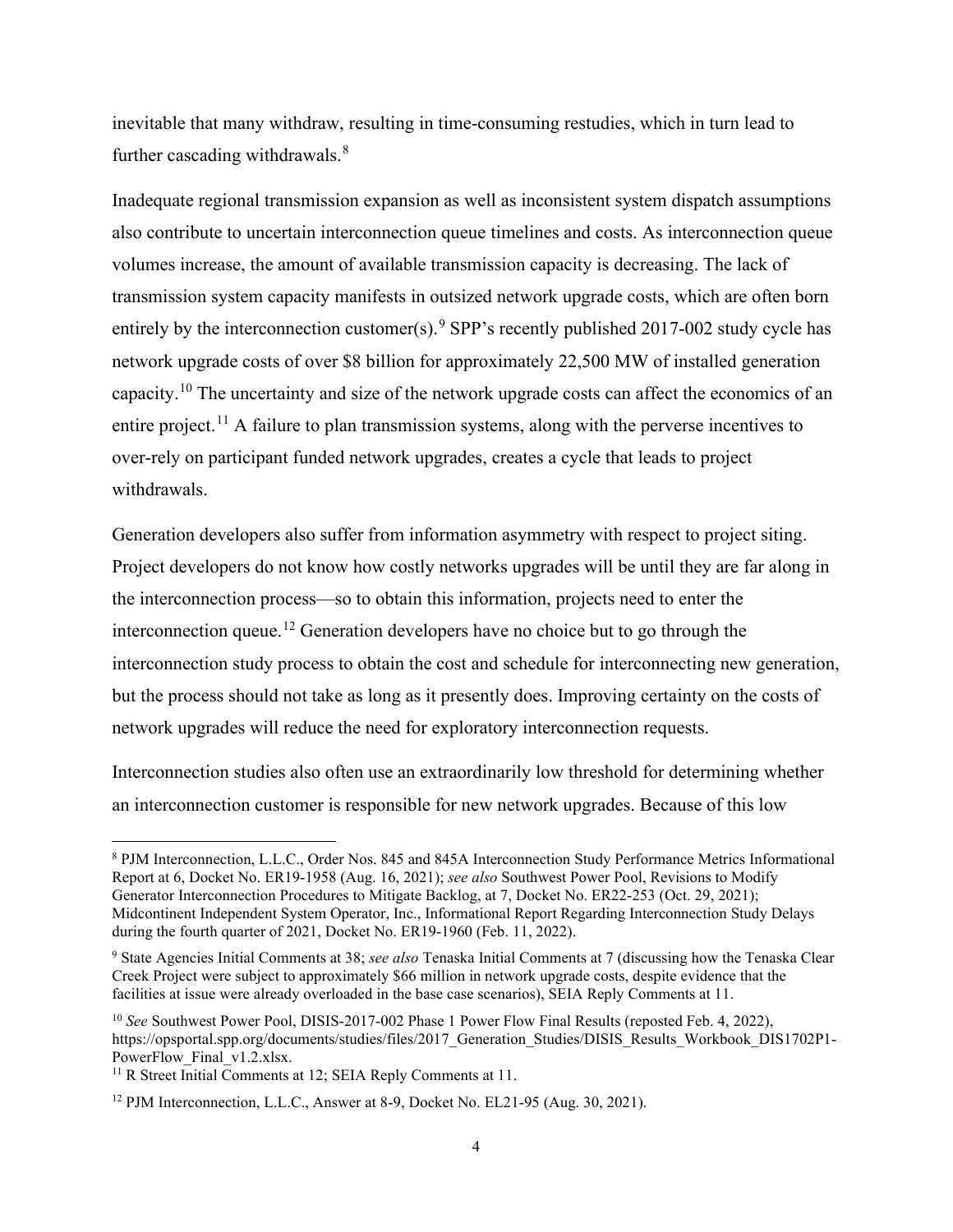threshold, Transmission Providers can often identify and assign network upgrades to Interconnection Customers that are hundreds of miles (and in some cases, over 1,000 miles) away, even when these Interconnection Customers bear negligible responsibility for the upgrade by any reasonable measure. Assigning network upgrades in this way leads to interdependency between projects, due to more Interconnection Customers being responsible for a single upgrade. This creates a paradigm where one project's actions, such as dropping out of the queue, can have drastic impacts to multiple other projects. Because of this interdependency, Transmission Providers constantly must perform restudies, which significantly lengthens the entire interconnection process and can lead to surprise upgrade costs to generators.

**Solutions**: With standardization and automation, the interconnection studies could be completed in months instead of years. Additionally, the solutions that come out of the studies do not have to be custom-designed each time a study is done, but instead can be populated based on standardized unit pricing, planning and construction criteria in a designated region, especially Facilities Studies that currently rely on the Transmission Owner design criteria and often take a significant amount of time to complete (over two years in some cases). Both RTOs and non-RTOs have shown the ability to improve study timing and cost certainty, including Midcontinent Independent System Operator, Inc. (MISO), Southern Company, and Public Service of Colorado (PSCo). Commission action requiring *all* Transmission Providers to use practices comparable to the Transmission Providers that have *already* implemented the reforms identified in these comments will both increase consistency across the country and promote the adoption of effective practices that have already been found to be just and reasonable. The Clean Energy Coalition recommends that the Commission adopt a nationwide rule and require all jurisdictional utilities that believe their current practices are equivalent to or superior to that rule—and, importantly, are meeting the key results of timely and predictable Generator Interconnection Processes—to demonstrate attainment of these goals in a compliance filing.

Making the interconnection process more efficient and predictable will not only allow interconnection requests to be processed in a timely manner but will also help with RTO employee turnover (and the associated onboarding efforts for new employees). This should also reduce the number of exploratory projects that are entering the queue, since many of those projects are attempting to navigate the significant study delays.

5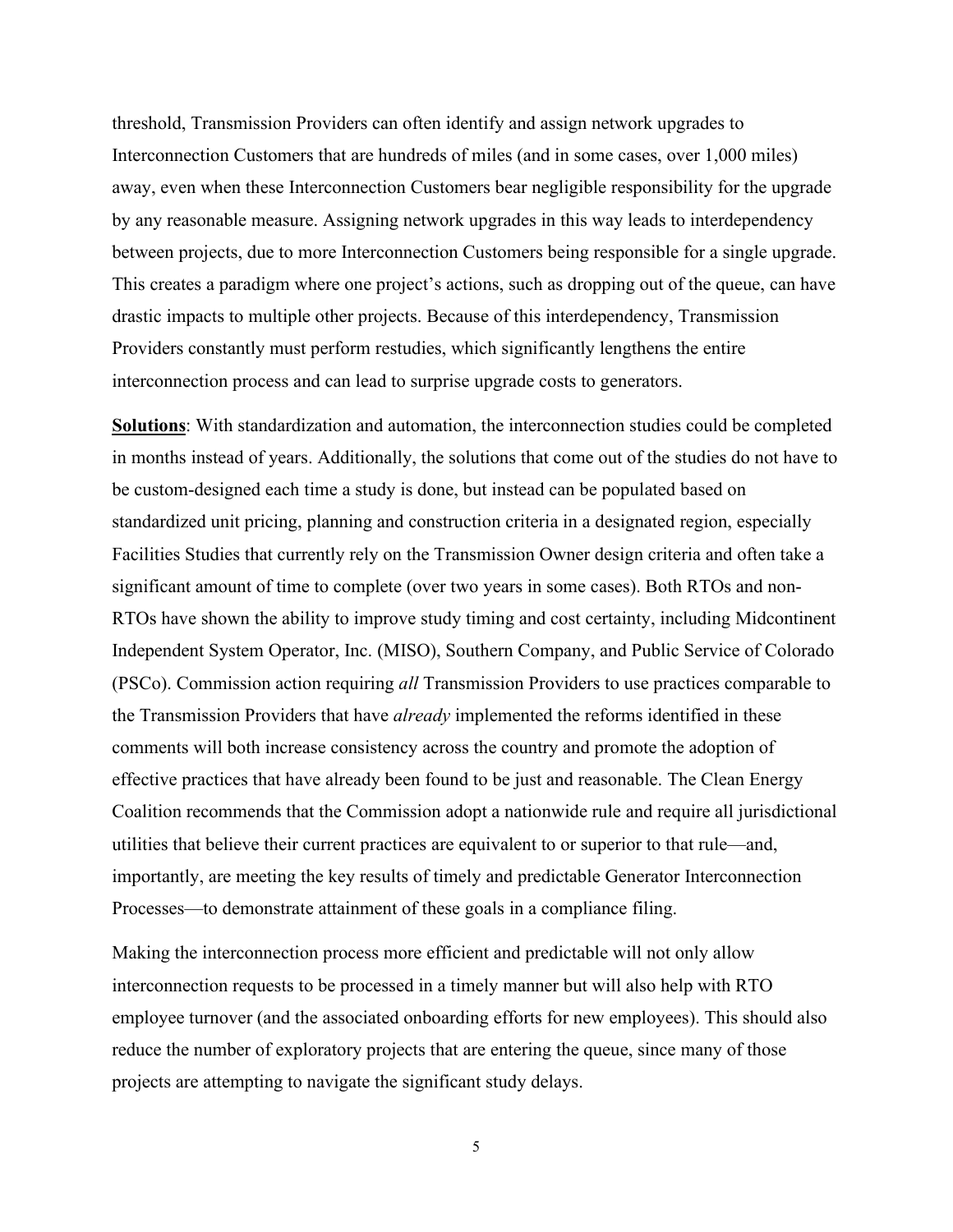To that end, the Clean Energy Coalition recommends the Commission adopt the following reforms for improving overall interconnection study processing:

# Near-Term:

- Simplify the generation interconnection request and study process and make the process electronic and more accessible.<sup>[13](#page-5-0)</sup>
- Encourage improved computational processes to boost the speed or efficiency of the conduct of system impact studies and increased staffing dedicated to performing interconnection studies.<sup>[14](#page-5-1)</sup>
- Require Transmission Providers to use the same modeling assumptions in their generation interconnection process as they do within their regional transmission planning process.[15](#page-5-2)
- Ensure that local transmission planning can be fully integrated with regional transmission planning and generator interconnections, so that any planned upgrades can be coordinated to maximize net benefits to all system users.<sup>[16](#page-5-3)</sup>
- Identify and standardize unit pricing for interconnection facility and network upgrade costs (in particular, where commodity prices can be used), and apply them consistently throughout the interconnection study process.
- Establish clearly defined standards for conducting restudies, with each interconnection request held to the same study methodology and assumptions throughout the study process.
- Identify and standardize interconnection milestone requirements for receiving, maintaining, or suspending a queue position.
- Identify and standardize interconnection study deposits, readiness demonstrations, and withdrawal penalties.

<span id="page-5-0"></span><sup>&</sup>lt;sup>13</sup> National Association of Regulatory Utility Commissions (NARUC) Initial Comments at 37-38.

<span id="page-5-1"></span><sup>14</sup> *Id.* at 40.

<span id="page-5-2"></span><sup>15</sup> *Id.* at 38.

<span id="page-5-3"></span><sup>16</sup> *See* SEIA Initial Comments at 3 (noting that consideration of distribution level systems is limited to a reliability analysis involving queued generation and projected loads).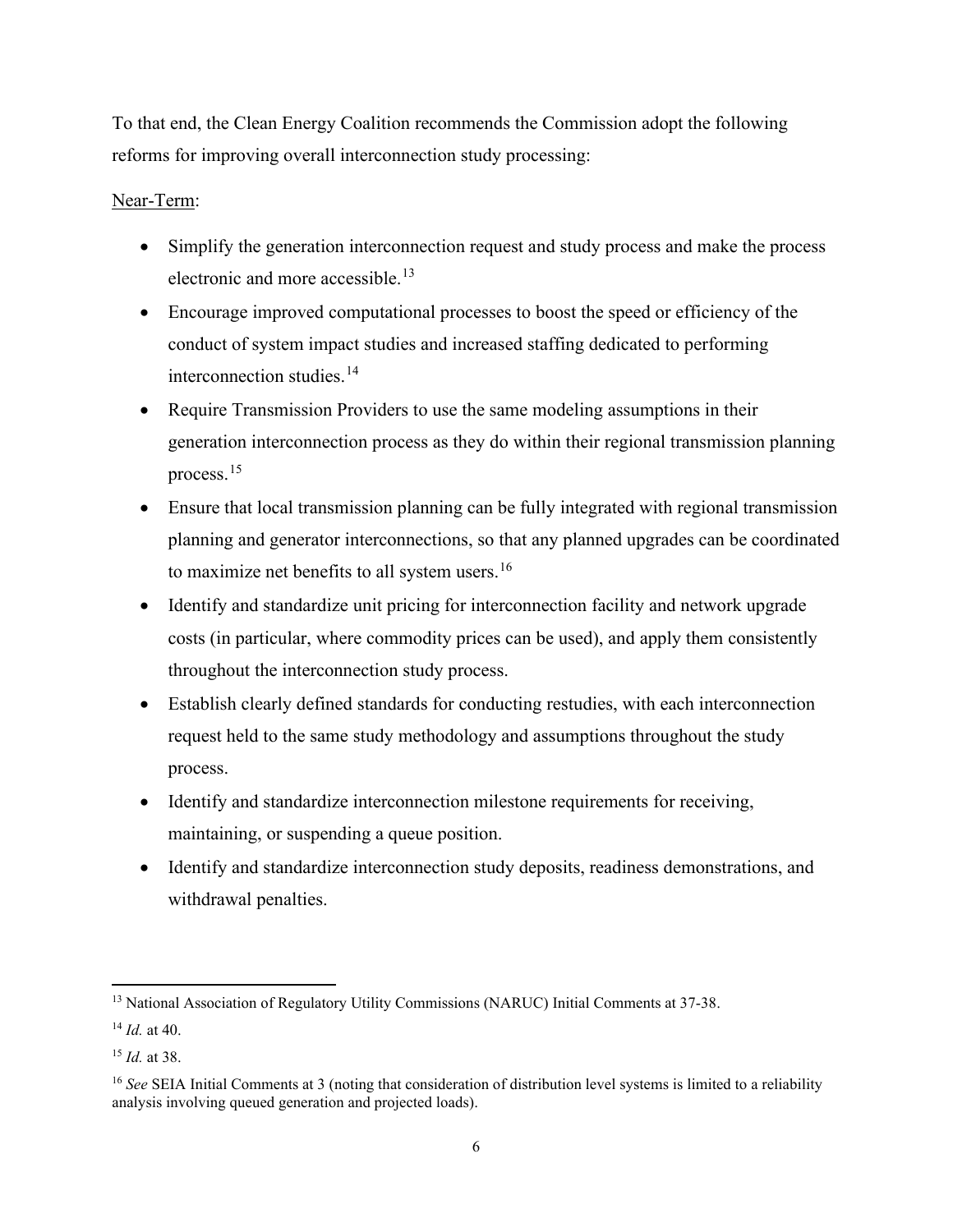- Enhance Interconnection queue transparency by clearly identifying dependencies between queue positions to clearly identify delays in study commencement or restudy risks.
- Provide Interconnection Customers the option of using third-party consultants to produce required studies in accordance to the standards and criteria established within a region.
- Establish minimum standards for interconnection study timeliness and accuracy with enforceable non-recoverable financial penalties for underperformance and provide Interconnection Customers the option of using third-party consultants to produce required studies. This will incentivize Transmission Providers and owners to devote sufficient resources and staffing to completing accurate studies on time.<sup>[17](#page-6-0)</sup>
- Require Transmission Providers to establish clear material modification guidance that would allow for conversion of stand-alone resources to hybrid or co-located resources later in the process and require that guidance to be applied consistently across regions.<sup>[18](#page-6-1)</sup>
- Require Transmission Providers to provide earlier processing of surplus interconnection requests prior to an Interconnection Customer obtaining an effective Generation Interconnection Agreement (GIA), like the MISO practice the Commission recently approved in Docket No. ER22-298.<sup>[19](#page-6-2)</sup>
- Require Transmission Providers, upon receiving an Interconnection Customer request, to evaluate Grid Enhancing Technologies (GETs) in addition to, or in lieu of, implementing a traditional Network Upgrade by (a) studying the efficacy of deploying such technology in consultation with the Interconnection Customer and Transmission Owner, if different, and (b) implementing a framework for deploying GETs in circumstances where the study indicates that such measures would increase benefits (to the system) or reduce costs and installation time relative to traditional Network Upgrades. This will promote lower-cost

<span id="page-6-0"></span><sup>&</sup>lt;sup>17</sup> AEE Initial Comments at 21-22.

<span id="page-6-1"></span><sup>&</sup>lt;sup>18</sup> In Order No. 845, the Commission required transmission providers to adopt a technological change procedure to study whether proposed technological advancements can be incorporated into interconnection requests without triggering the Material Modification provisions of their tariffs. Order No. 845 at P 518. Consistent with this precedent, transmission providers should establish clear guidelines on what technological advancements are considered "permissible" with respect to adding storage. *See* Comments of Hybrid Resource Coalition at 15, Docket No. AD20-9 (Sept. 20, 2021).

<span id="page-6-2"></span><sup>19</sup> *See* Midcontinent Independent System Operator, Inc., Report on Hybrid Resources at 11, Docket No. AD20-9 (July 19, 2021).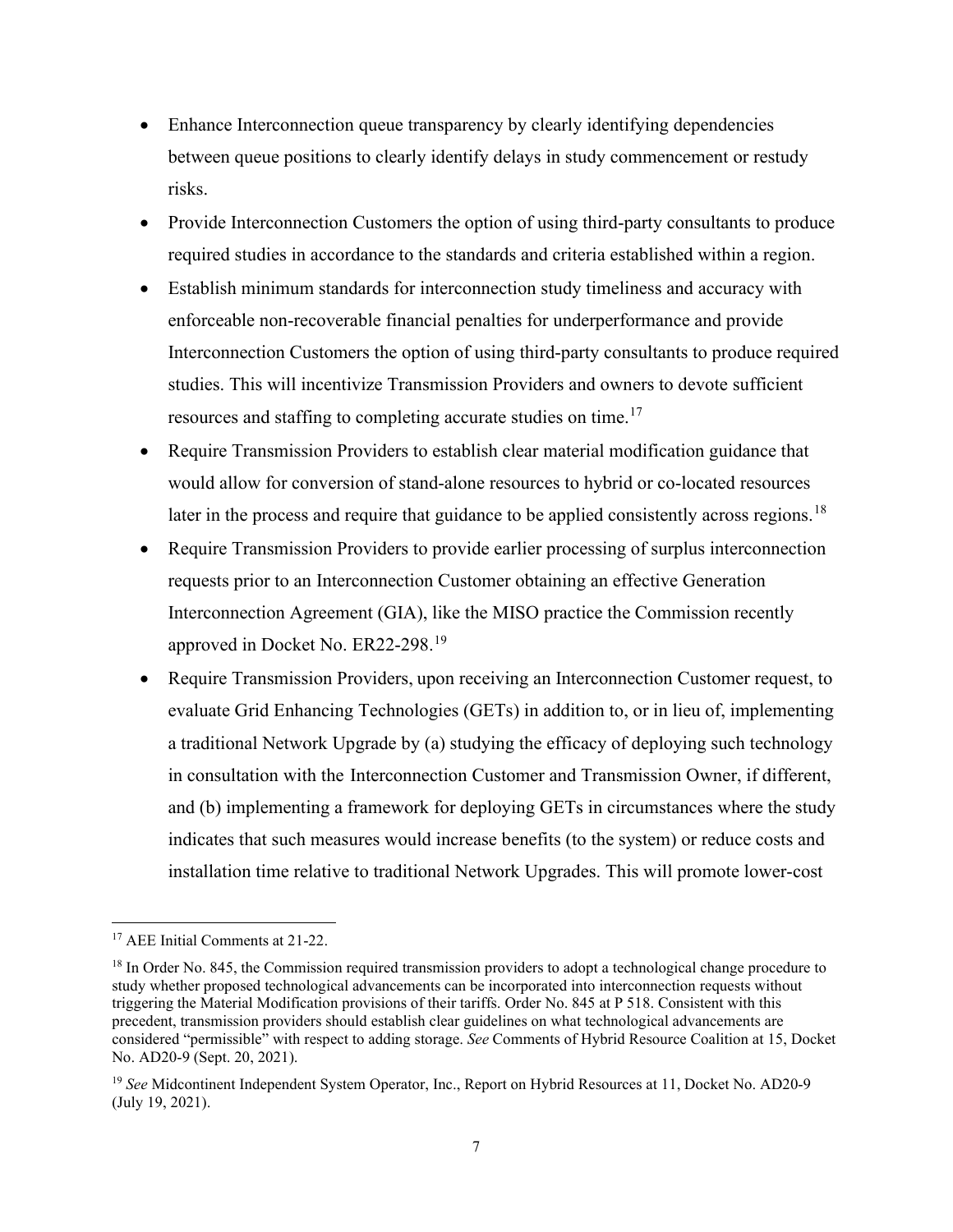and faster solutions to address congestion on the grid by materially reducing or eliminating specific constraints, thereby encouraging Interconnection Customers to commit to fund upgrades more readily rather than dropping from interconnection queues. This commitment will cause fewer restudies to be required, resulting in a more streamlined study process and improved certainty for market participants.

• Interconnection Customers should only be responsible for network upgrades "local" to their project where direct cost causation can be shown. Transfer Distribution Factor (TDF), which measures the percentage of the electricity produced by a generator which travels on a given transmission facility, is an appropriate metric for determining electrical distance from a generation facility and what constitutes "local". Transmission Providers commonly use the TDF metric in interconnection processes today, but regional upgrades are often assigned using low TDF thresholds and thresholds based on group impacts. This creates a large degree of interdependency between projects.<sup>[20](#page-7-0)</sup>

### Long-Term:

- Require Transmission Providers to coordinate their generation interconnection queue and long-term planning forecasts and other key activities such as state procurement requirements to help evaluate project viability.<sup>[21](#page-7-1)</sup> As projects enter the queue, necessary transmission upgrades should be fully incorporated into transmission planning to identify synergies between multiple transmission drivers (for example, a facility identified as a network upgrade could potentially incorporate a necessary replacement or resilienceimproving upgrade at the same time). Similarly, as new transmission is planned, information on transfer capability and points of interconnection should be made available to all market participants to incent efficient interconnection decisions.
- Require adoption of state-of-the-art study processing methods featuring:
	- o Automated, web-based portals for rapid information exchange,
	- o Centralized, searchable databases for commonly asked questions and lessons learned; and standardized data collection and entry.

<span id="page-7-0"></span><sup>&</sup>lt;sup>20</sup> Enel North America's proposal in RM21-17-000 recommends FERC set a standard TDF threshold of 20% for all Transmission Providers to assign network upgrades to Interconnection Customers.

<span id="page-7-1"></span><sup>21</sup> AEE Initial Comments at 41; SEIA Initial Comments at 5-6.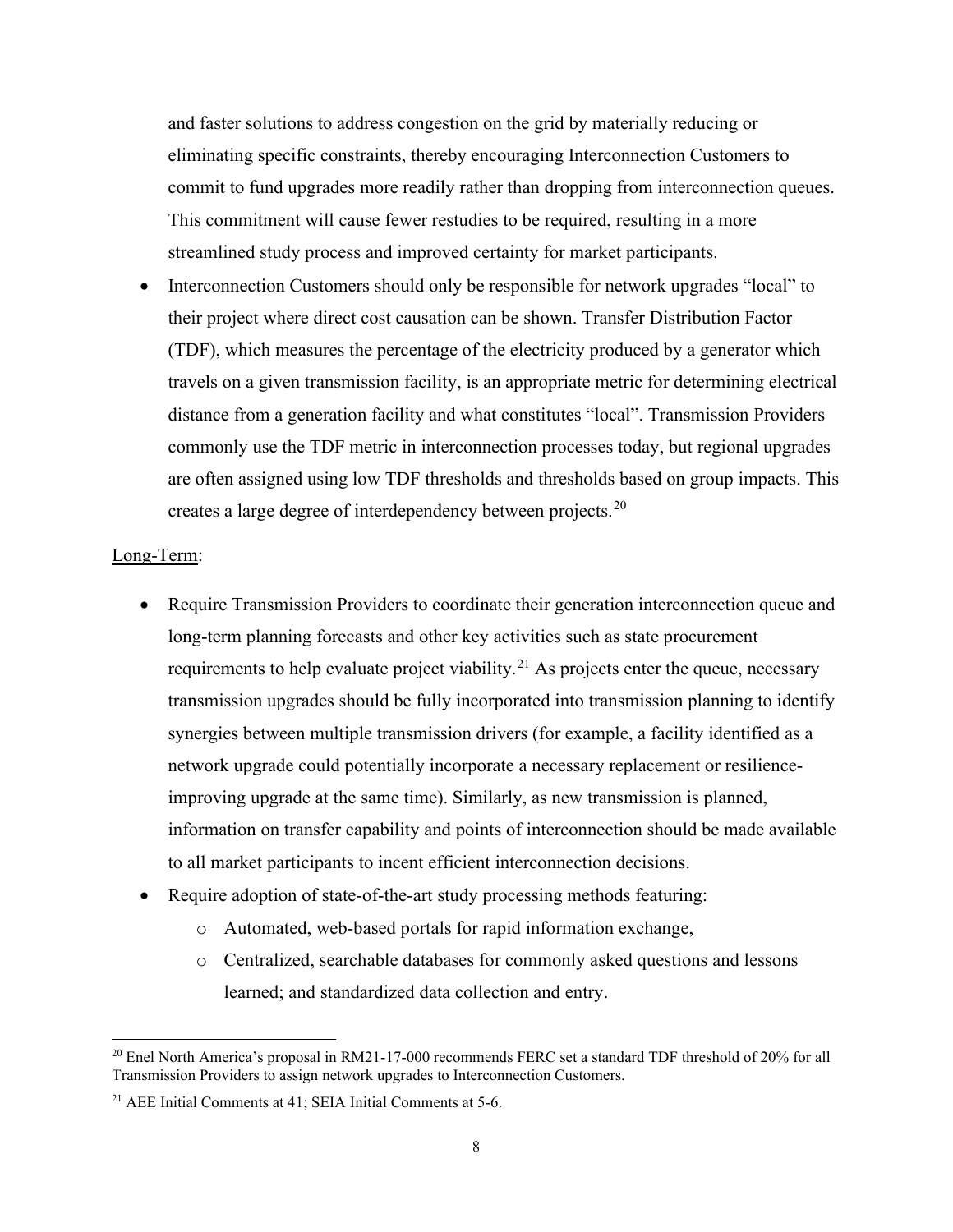- Require Interconnection Customers to receive a cap on total network upgrade costs by the time a GIA is executed. The total network upgrade cost cap should also include any Affected Systems upgrade triggered by the projects.
- Require Transmission Providers to develop queue priority metrics to reflect the studies' status, which could help reduce uncertainty across neighboring Affected Systems—for instance, by utilizing the start of the system impact studies rather than queue entry dates.[22](#page-8-0)
- Provide guidance for equitably transitioning to new interconnection processes without adversely impacting generation interconnection applications that have been submitted and are in process at the time of the transition to a new process.<sup>[23](#page-8-1)</sup>
- Require Transmission Providers to provide more information to generation developers on points of interconnection with the lowest likely interconnection costs, which would help unclog interconnection queues by lessening the need for some developers to submit multiple exploratory interconnection requests to obtain information about lower-cost interconnection locations.[24](#page-8-2)

## **2. Affected System Studies**

**Problem**: As evidenced by the growing number of complaints at the Commission,<sup>[25](#page-8-3)</sup> Affected System study issues are a key contributing cause of the ballooning interconnection queues and timelines and uncertainty across the country. The affected system study process in most regions lacks transparency, consistency, coordination, and accountability, and is replete with resulting study errors and delays. For many Transmission Providers, delayed Affected System results have

<span id="page-8-0"></span><sup>22</sup> EDF Initial Comments at 15.

<span id="page-8-1"></span><sup>23</sup> AEE Initial Comments at 22.

<span id="page-8-2"></span><sup>24</sup> Vistra Reply Comments at 6-7, SEIA Reply Comments at 11.

<span id="page-8-3"></span><sup>25</sup> *See e.g. Tenaska Clear Creek Wind LLC v. Southwest Power Pool,* 177 FERC ¶ 61,200 (2021); *Midcontinent Indep. Sys. Operator, Inc.*, 171 FERC ¶ 61,278 (2020), *on reh'g Midcontinent Independent System Operator, Inc., PJM Interconnection, L.L.C.*, 173 FERC ¶ 61,035 (2020); Complaint of the Carolina Clean Energy Business Association to Fix the Affected System Coordination Process, Docket No. EL21-92 (July 30, 2021) (outlining the repeated failures of DEP and PJM to plan for affected system upgrades). The Complaint was withdrawn to allow the parties to consider the issues raised in the complaint through settlement and to file any resulting amendments to PJM and DEP's joint operating agreement. See Notice of Withdrawal re Carolinas Clean Energy Business Association v. PJM Interconnection, L.L.C, Docket No. EL21-92 (Sept. 3, 2021).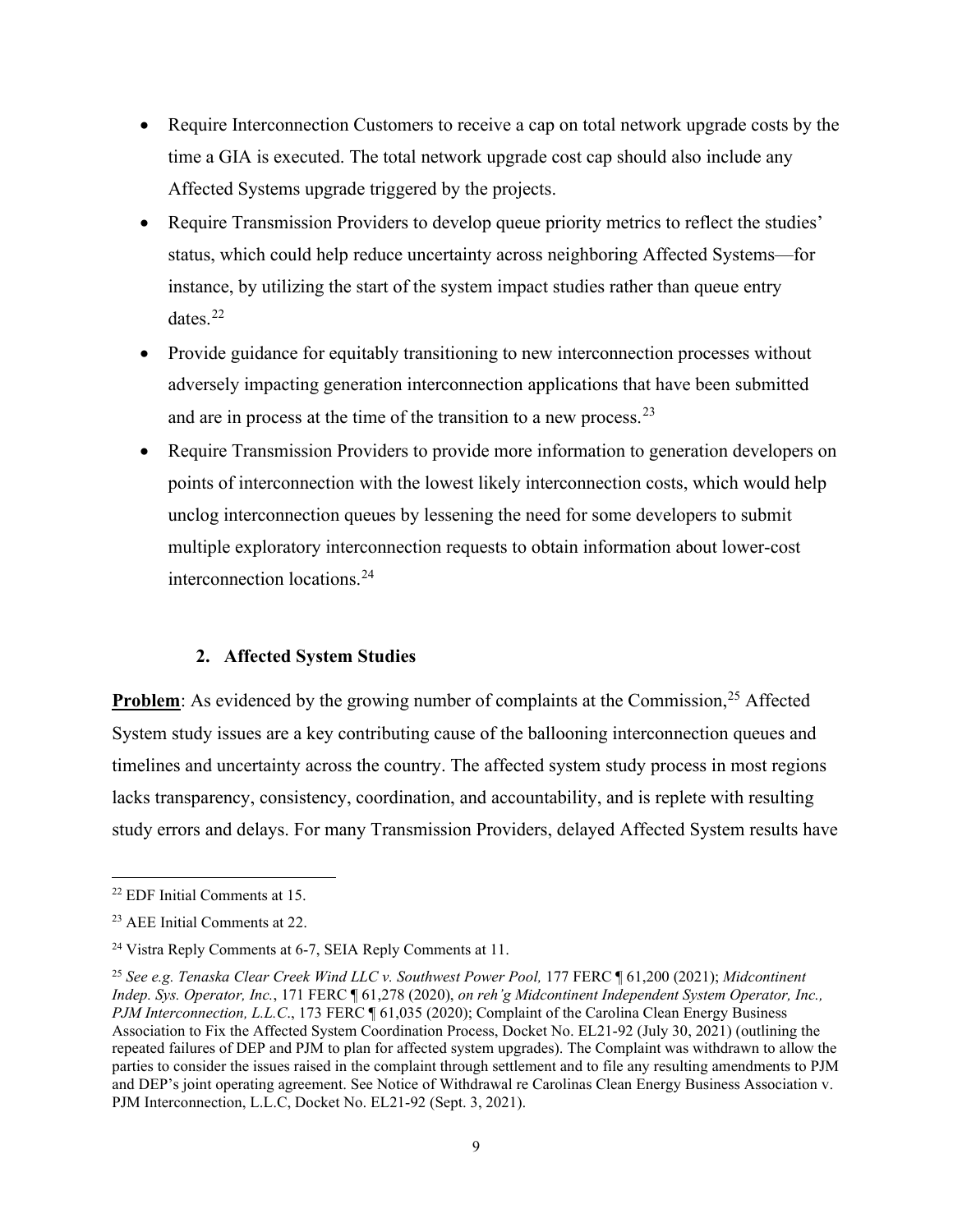become the norm. In many cases, Transmission Providers are challenged in meeting their own tariff timelines for interconnection requests on their own systems due to the rising volume of requests and need for multiple restudies to reach a stable study group. This problem is particularly acute in, but not exclusive to, RTO/ISO regions. Ultimately, these issues are principally caused by inadequate Commission interconnection rules, which at present do not require Affected Systems to coordinate and process studies accurately or on-time.

The problem of Affected System logjams is further exacerbated by the typically misaligned timelines between the Affected System study process and the native system interconnection process. This can unreasonably force Interconnection Customers to make decisions on whether to proceed with projects, and put significant capital at risk, without knowing the cost of upgrades that may later be identified and assigned to them by an Affected System operator due to study delays and restudies—even *after* a project becomes operational. As a result, customers with executed interconnection agreements are commonly being saddled with significant additional upgrade costs based on Affected System study results that render an otherwise viable project uneconomic. Meanwhile, in most RTO/ISO regions, the Affected System operators are perversely incentivized to identify disproportionate network upgrades in Affected System studies, because these upgrades are fully funded by one or more Interconnection Customers and are not subject to reimbursement under the Commission's current participant funding policy. Likewise, transmission customers within the Affected System's control area are shielded from any cost impact, while at the same time benefiting from the upgrades—which in many cases are high-voltage "backbone" facilities. The lack of uniformity in study approaches among neighboring Transmission Providers further compounds the lack of coordinated study timelines.

**Solution**: To address these issues, the Clean Energy Coalition recommends that the Commission adopt the following reforms:

- Mandate a *joint* study process in the event an Affected System is identified early in the interconnection request process, which will ensure all study assumptions are agreed-upon early in the study process and will avoid diverging study results between transmission providers.
- Ensure that the cost for alleviating an existing system condition does not rest with a new resource interconnecting on an adjacent system that did not create the problem.

10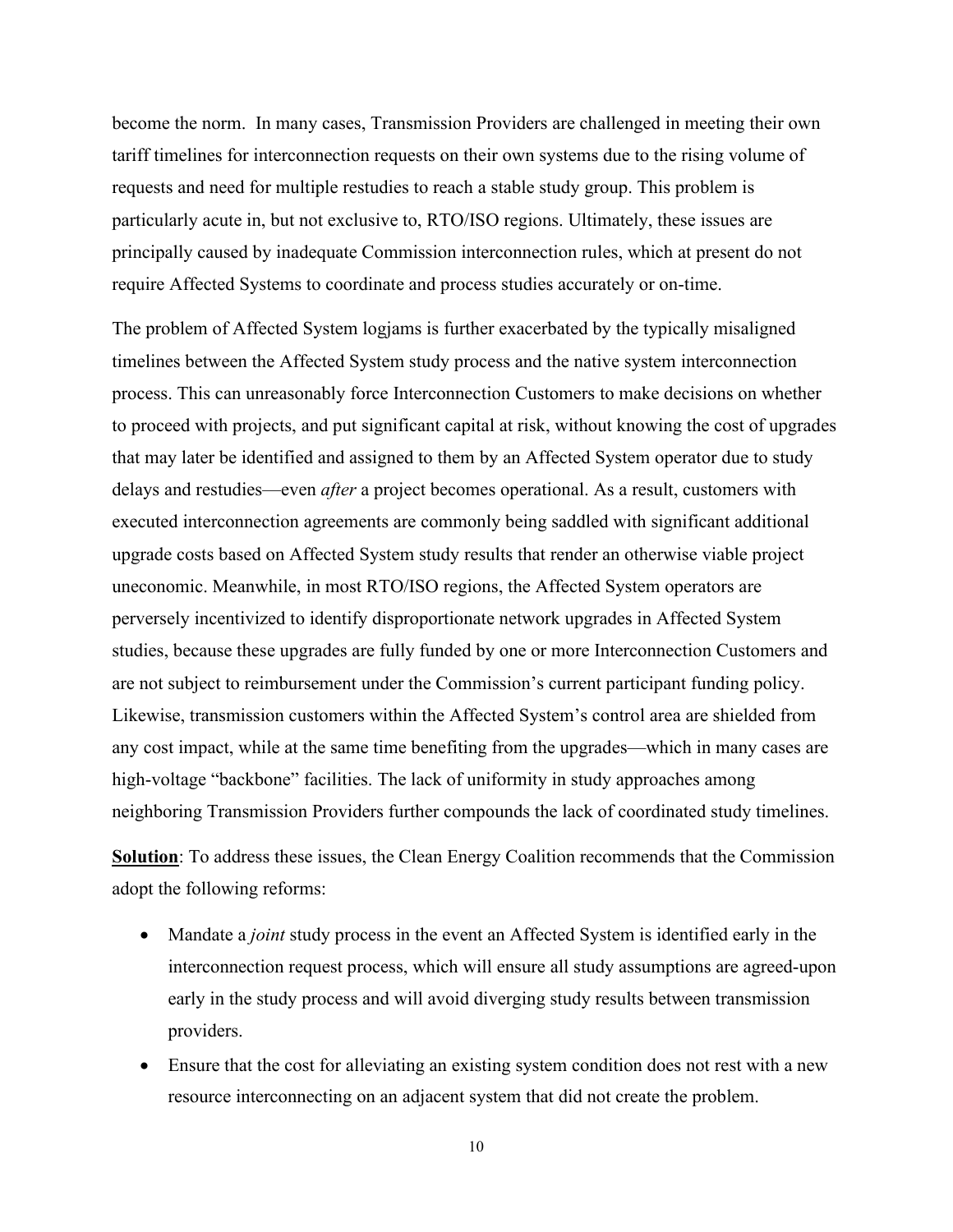Preexisting reliability issues should instead be identified and solved through the transmission planning processes.

- Ensure that study methodologies and inputs are clear. Similarly, Affected Systems should be expected to discover their own errors with an appropriate level of due diligence.
- Recognizing that flows between Transmission Providers are monitored constantly in real time, ensure that the impact of cross-border interconnection requests are handled through coordination and redispatch as much as possible, as opposed to network upgrades.
- Ensure that Affected Systems only study projects in adjacent systems utilizing an ERIS standard or even a less stringent standard.
- Ensure that Affected System studies are completed in a timely manner to provide Interconnection Customers cost certainty. To get neighboring Transmission Providers aligned on the same timetable, the Commission should establish minimum performance standards with financial penalties and/or alternative recourse remedies for Interconnection Customers in the event of Transmission Provider underperformance.
	- o Capping Affected System upgrade costs within some reasonable range at the time an interconnection agreement is executed.
	- o Barring Affected system upgrades from including costly "backbone" transmission facilities between Transmission Providers seams or "backbone" transmission facilities within the transmission providers systems. These "backbone" facilities should be included instead as part of coordinated expansion plans between Transmission Providers that also consider information from the interconnection processes.
	- o Requiring Affected Systems to complete studies in accordance with the host transmission system's stated schedule.
	- o Tightening Reasonable Efforts and Good Utility Practice study process requirements to produce timely and accurate study results.
	- o Providing Interconnection Customers with the option of using third-party consultants to produce required studies, particularly if the Transmission Provider repeatedly fails to act on time (or indicates that it won't be able to).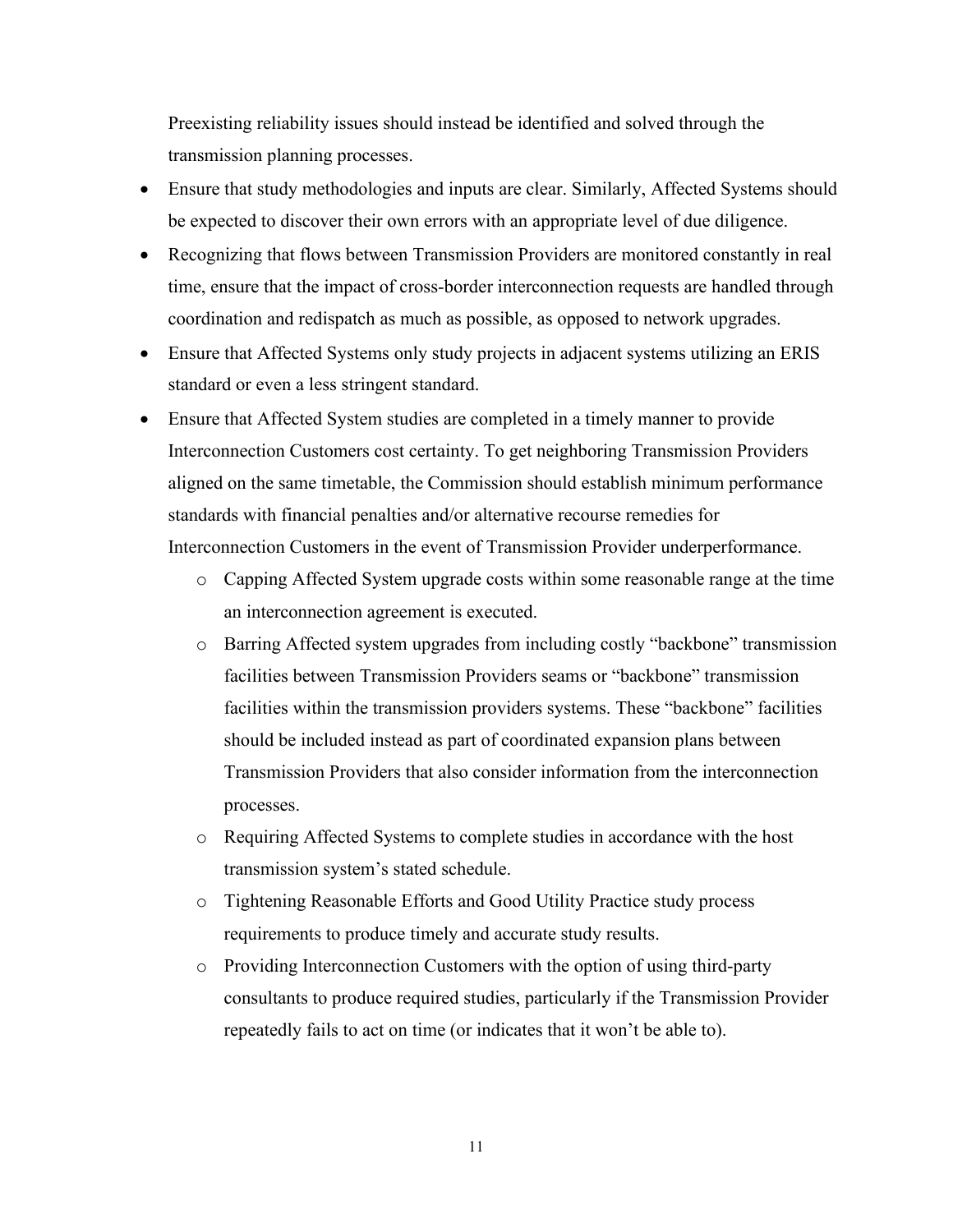• Prohibit the costs of Affected System upgrades that provide benefit to Affected System customers from being directly assigned to Interconnecting Customers without reimbursement.

### **3. Queue Management**

**Problem:** Several core issues have led to clogged interconnection queues, where new requests appear faster than existing ones can be processed. First, although many regions have moved towards (or plan to move towards) a "cluster" approach that considers multiple interconnection requests jointly, many areas continue to use the serial first-come, first-served interconnection approach outlined in Order No. 2003. While (as noted above) some regions have maintained workable serial processes—often in circumstances where the number of interconnection requests is smaller—the Clean Energy Coalition submits that the default serial process is no longer just and reasonable and should be updated to reflect industry best practices that have been adopted since the *pro forma* study mechanism was first promulgated. Additionally, not all queue processes include readiness criteria (although some regions have adopted them). This allows projects to proceed past earlier-queued positions if the later project can demonstrate through criteria such as site control and increasingly stringent security requirements that it is ready to proceed.

**Solution:** To properly accelerate the interconnection study process, the Clean Energy Coalition recommends that the Commission look to move the industry further away from the first-come first-served approach and adopt clustering as the new default *pro forma* study mechanism.[26](#page-11-0) Ideally, a balanced and durable set of queue reforms should be adopted, which would not sacrifice fairness and open access principles in the name of queue manageability.

To that end, the Commission should pursue standardizing the various alternative queue management approaches being used successfully in select RTO/ISO markets and non-RTO/ISO systems that have been previously found to be superior to the *pro forma* tariff practices. The

<span id="page-11-0"></span><sup>26</sup> *See e.g. Building for the Future Through Electric Regional Transmission Planning and Cost Allocation and Generator Interconnection*, 176 FERC ¶ 61,024 at P 157 (2021). As noted above, Transmission Providers that believe their current practices are consistent with or superior to those in a proposed rule should be able to submit a compliance filing demonstrating this.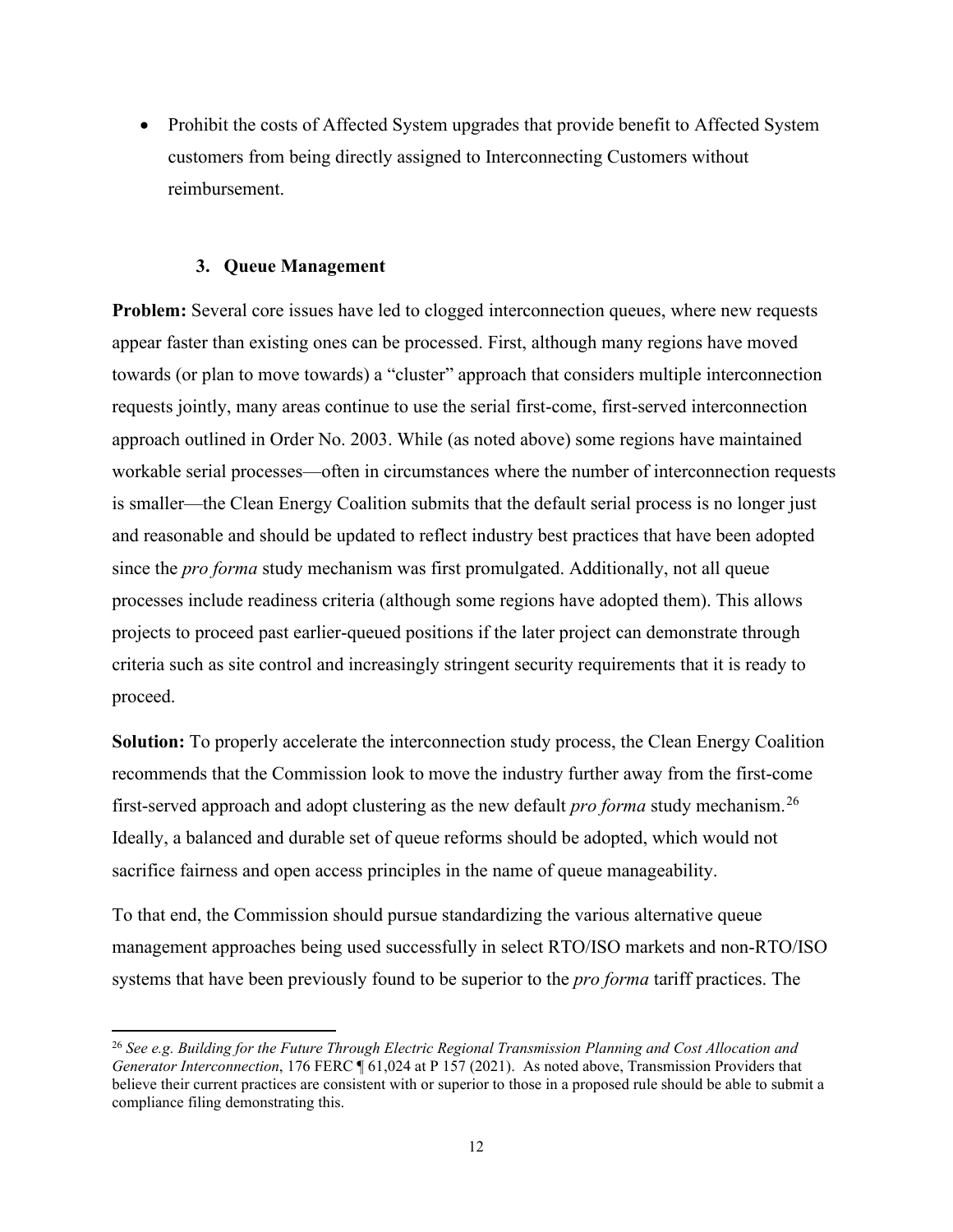Clean Energy Coalition recommends that the Commission adopt the following queue management "best practices" as new *pro forma* interconnection procedures:

- Cluster study processes, such as those used by MISO, PSCo., and PacifiCorp. Conducting a single study for a batch of project requests reduces the time and resources that would otherwise be spent by all parties involved in performing and reviewing sequential, project-by-project studies. Besides allowing studies to be completed more efficiently, this approach also reduces the impacts of a single project dropping out of the cluster, triggering restudies, and delaying other projects; this helps to avoid the chronic problems in serial queue processes where projects with questionable commercial viability clog and stall the queue for numerous other projects.<sup>[27](#page-12-0)</sup> However, such a transition should be a part of a holistic reform package that reforms the participant funding mechanism. Failure to align the incentives and price signals between the transmission planning process and interconnection queues will just obfuscate the true costs of a project and the system.<sup>[28](#page-12-1)</sup>
- Standardizing a milestone-based "first-ready, first-served" processes, such as those in place in MISO and SPP. Requiring Interconnection Customers to demonstrate project "readiness" earlier in the study process by meeting certain development milestones improves the speed and quality of studies by reducing the number of exploratory projects entering the queue while promoting continued competition within the market by allowing projects that can demonstrate maturity and progress to proceed. These milestones also act to discourage late-stage withdrawals of interconnection requests that often lead to restudies and delays[29](#page-12-2) and may include a blend of firm and optional requirements such as:
	- o Firm site control queue entry requirements.
	- o Demonstration of permitting progress or financing milestones (executed power purchase agreement).
	- o Assumption of additional financial risk (through progressively non-refundable study deposits); and

<span id="page-12-0"></span><sup>27</sup> AEE Reply Comments at 20-22, NARUC Initial Comments at 39-40.

<span id="page-12-1"></span><sup>28</sup> SEIA Reply Comments at 19-20.

<span id="page-12-2"></span><sup>&</sup>lt;sup>29</sup> Initial Comments of American Electric Power Corporation, at 36-37; Initial Comments of EDF Renewables (EDFR), at 15.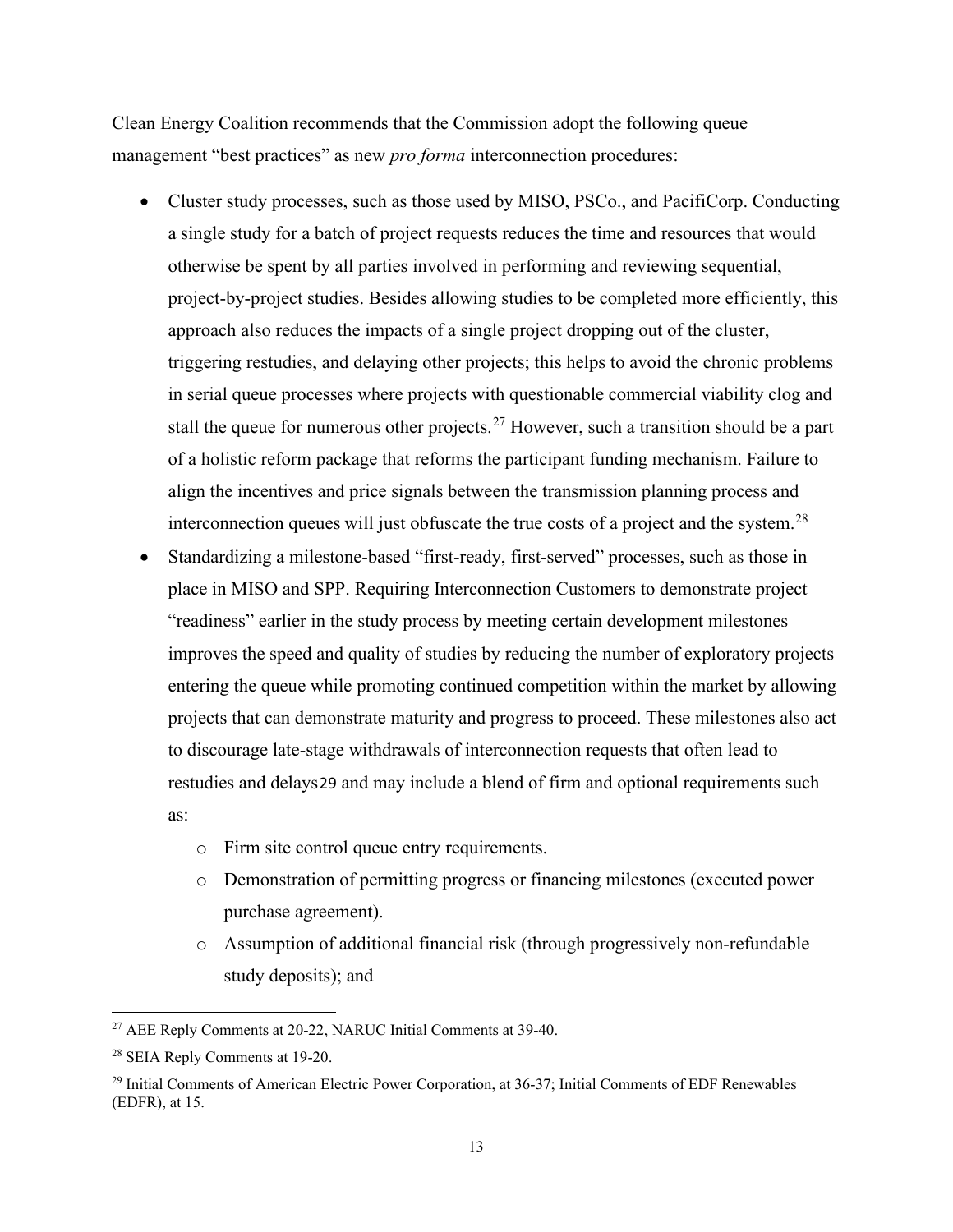o Requiring additional demonstration of site control (or additional in-lieu-of payments), such as those used by MISO and SPP. $^{30}$  $^{30}$  $^{30}$ 

### **4. Participant Funding**

**Problem:** The existing network upgrade funding practices in most RTO/ISOs, which numerous commenters in the ANOPR proceeding have identified as unjust and unreasonable,  $31$  warrant immediate reform as part of the stand-alone interconnection rulemaking recommended herein. The status quo in participant funding regions—in which generators typically pay for 100% of upgrade costs, without reimbursement—is not legally durable, because those upgrades are integrated with the regional transmission system and benefit all system users.<sup>[32](#page-13-2)</sup> While Interconnection Customers are one beneficiary of network upgrades, judicial precedent requires the Commission to allocate costs in a manner roughly commensurate with benefits;<sup>[33](#page-13-3)</sup> a  $100\%$ cost allocation formula cannot satisfy this requirement.

**Solution:** The record before the Commission includes several creative participant funding reform proposals<sup>[34](#page-13-4)</sup> which would re-balance cost responsibility between generators and load, including clear delineation of which upgrades an interconnection customer could be responsible for, and creative cost-sharing that both incentivizes economical siting decisions and acknowledges the broader system benefits of transmission facilities. Importantly, applicable precedent clearly allows the Commission to use evidence-based presumptions (potentially using voltage level or electrical location of upgrades, among other factors) in determining cost

<span id="page-13-0"></span><sup>30</sup> AEP Initial Comments at 37.

<span id="page-13-1"></span><sup>31</sup> *See, e.g.* ACP Initial Comments, NextEra Initial Comments, SEIA Initial Comments.

<span id="page-13-2"></span><sup>32</sup> *See Old Dominion Electric Cooperative* v. FERC, 898 F.3d 1254, 1263 (D.C. Cir. 2018)(finding that the Commission's "categorical *refusal to permit any regional cost sharing* for an important category of projects *conceded to produce significant regional benefits*' [was] irreconcilable with the cost causation principle", warranting remand.)(emphasis added). The *Old Dominion* court found that one utility being assigned 100% of the costs of transmission upgrades while receiving less than 50% of the benefits did not satisfy the "roughly commensurate" standard of cost allocation.

<span id="page-13-3"></span><sup>33</sup> *See e.g. Ill. Commerce Comm'n v. FERC,* 576 F.3d at 476-77 (7th Cir. 2009)

<span id="page-13-4"></span><sup>&</sup>lt;sup>34</sup> If FERC declines to eliminate participant funding outright, EDF's cost sharing reform proposal in RM21-17-000 (80% participant funding for upgrades  $\leq$ 200 kV/20% participant funding for upgrades  $\geq$ 200 kV) is a workable, legally-durable approach that could be adopted in isolation, or paired with NextEra's geographic ex ante reform proposal in RM21-17-000 of restricting reimbursement through the crediting policy to Downstream Network Upgrades while applying participant funding to network upgrades within the interconnection substation. CAISO's "participant financing" is also a workable approach.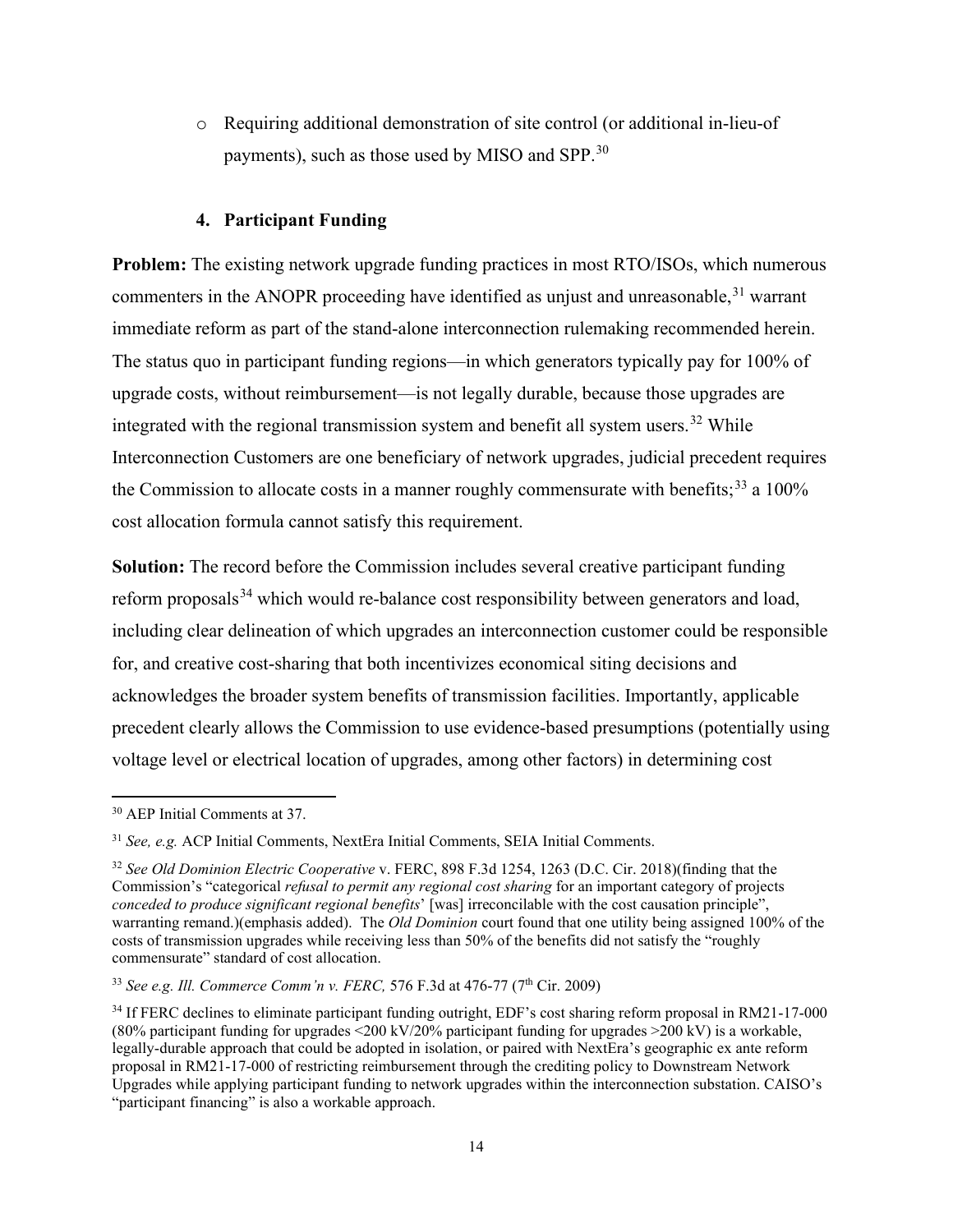allocation; the Commission can therefore implement these proposals *without* requiring a timeintensive and costly process of individualized benefit-cost analysis for each high-voltage upgrade. $35$ 

#### **III. Conclusion**

The interconnection queue management and cost allocation improvements detailed herein are long overdue for Commission attention and are fast becoming a substantial barrier to entry to new renewable energy development in certain regions. Rather than allow the problem to continue to grow worse or delay remedial action until complementary, but longer-term reforms contemplated in the ANOPR proceeding in Docket No. RM21-17-000 are implemented, the Commission should make interconnection reform a top priority and take *immediate* steps to initiate a single, accelerated interconnection rulemaking specifically aimed at requiring Transmission Providers to adopt the set of reforms proposed here. Taken together, these suggested rule changes would provide much-needed queue efficiency and certainty. They would also strike the appropriate balance in avoiding imposing unduly discriminatory or preferential interconnection practices, and simultaneously ensuring a just and reasonable cost allocation methodology for required network upgrades. At the same time, considering the various RTOspecific initiatives currently underway to make their queue processes more manageable, the Commission should encourage these reform efforts to continue and not take any broader actions that would slow down these stakeholder discussions.

ACP, AEE, and SEIA appreciate the Commission's consideration, and look forward to further engagement on the critical issues identified in these supplemental comments.

<span id="page-14-0"></span><sup>35</sup> *See* ACP Initial Comments at 35-36; Docket No. RM21-17-000 ("[T]he Commission can apply of reasonable presumptions regarding which upgrades provide broader benefits, so long as it has "an articulable and plausible reason to believe that benefits are at least roughly commensurate" with costs assigned."), *quoting Ill. Comm. Comm'n*, 576 F.3d at 477.